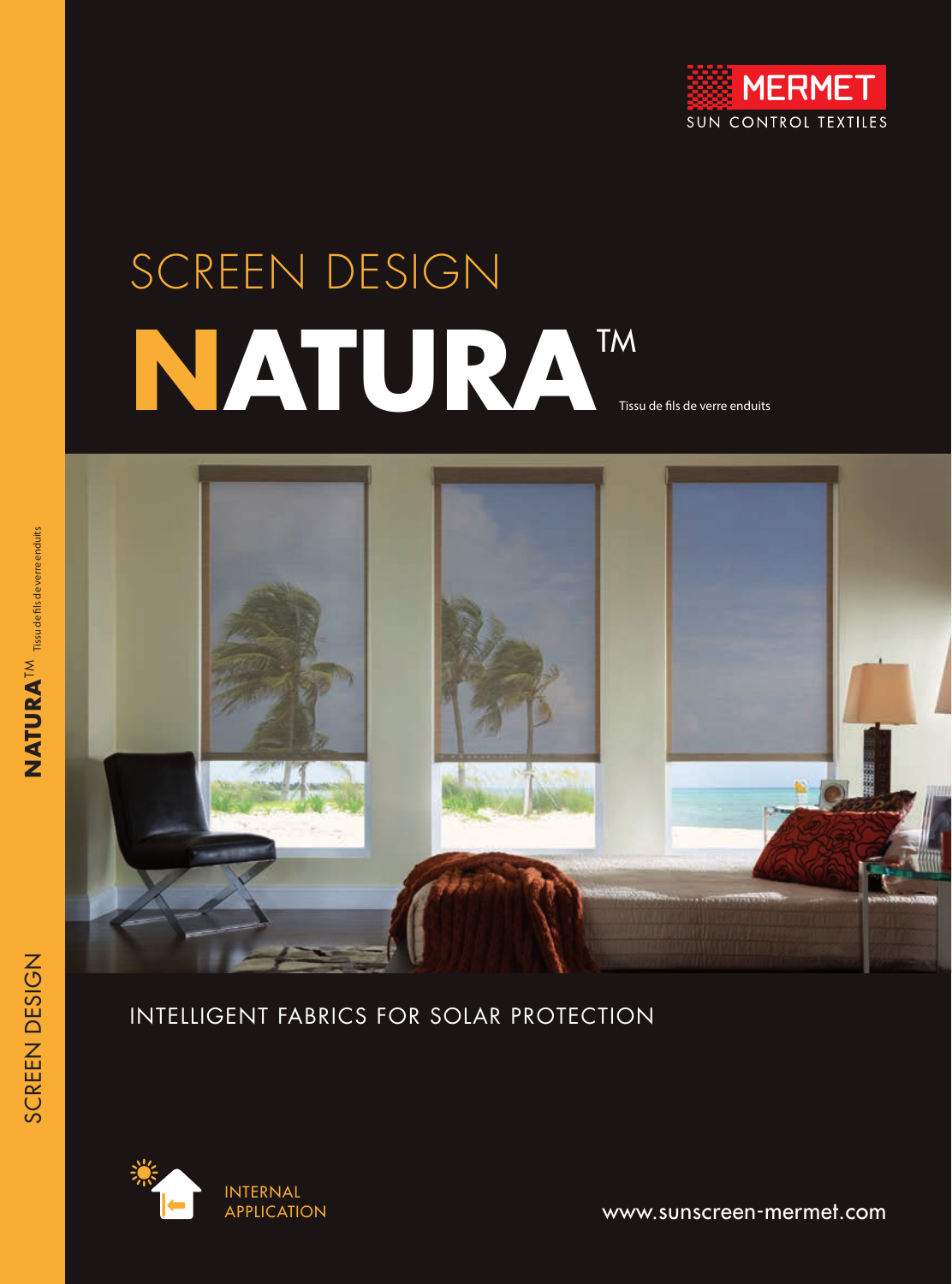

## FABRIC WITH A NATURAL LOOK

## UNIQUE AESTHETIC WITH A **DECORATIVE** DESIGN

# **TRANSPARENCY**  & NATURAL LIGHT

Special decorative fabric with a NATURAL DAPPLED LOOK created by the dual tone yarn

Good GLARE CONTROL: up to 93% OF LIGHT RAYS FILTERED  $(Tv = 7%)$ 

**n** TRANSPARENCY and incoming of NATURAL LIGHT to improve the energy efficiency of buildings

**EXTERMAL COMFORT:** up to 84% of solar energy eliminated (gtot =  $0.16$  / glazing g =  $0.32$  and U =  $1.1$  W/m<sup>2</sup>K)

**T 7 ON TREND COLOURS** available in 250 cm width

**DIMENSIONAL STABILITY, DURABILITY** (test of 10.000 cycles, class 3 NF EN 13120), MECHANICAL RESISTANCE: perfect flatness even in large dimensions

#### TECHNICAL DATA

| <b>NATURA</b> <sup>™</sup> Tissu de fils de verre enduits      |                                                                                                                             |              |                    |  |  |  |
|----------------------------------------------------------------|-----------------------------------------------------------------------------------------------------------------------------|--------------|--------------------|--|--|--|
| Composition                                                    | 36% Fibreglass - 64% PVC                                                                                                    |              |                    |  |  |  |
| Fire, smoke classification<br>and other official test reports* | M2 (F) - NFP 92 503<br><b>FR (USA) - NFPA 701</b><br><b>BS</b> (GB) - 5867                                                  |              |                    |  |  |  |
| Health, safety                                                 | Greenguard® GOLD: Guarantee of indoor air quality (VOC)<br>Antibacterial: More than 99% of bacteria destroyed - ASTM E 2180 |              |                    |  |  |  |
| <b>Openness factor</b>                                         | 5%                                                                                                                          |              |                    |  |  |  |
| UV screen                                                      | Up to 94%                                                                                                                   |              |                    |  |  |  |
| <b>Width</b>                                                   | 250 cm                                                                                                                      |              |                    |  |  |  |
| Weight/m <sup>2</sup>                                          | $380 g \pm 5\%$ - ISO 2286 - 2                                                                                              |              |                    |  |  |  |
| <b>Thickness</b>                                               | $0,52$ mm $\pm$ 5% - ISO 2286 - 3                                                                                           |              |                    |  |  |  |
| Colour Fasteness to light (scale of 8)                         | 7/8 - ISO 105 B02                                                                                                           |              |                    |  |  |  |
| <b>Mechanical resistance</b>                                   | <b>Breaking</b>                                                                                                             | <b>Tear</b>  | Folding            |  |  |  |
| Warp                                                           | > 140 daN/5 cm                                                                                                              | $\geq$ 5 daN | $\geq$ 70 daN/5 cm |  |  |  |
| Weft                                                           | $> 160$ daN/5 cm                                                                                                            | $\geq 4$ daN | $\geq$ 70 daN/5 cm |  |  |  |
|                                                                | <b>ISO 1421</b>                                                                                                             | EN 1875-3    | ISO 1421**         |  |  |  |
| <b>Elongation</b> (warp and weft)                              | $< 5\% - ISO 1421$                                                                                                          |              |                    |  |  |  |
| Packaging                                                      | Rolls of 33 Im                                                                                                              |              |                    |  |  |  |
| Making up                                                      | Advice note on request                                                                                                      |              |                    |  |  |  |

This product's technical data are in conformity with this brochure as of the date of publication. MERMET SAS reserves the right to change the technical data; only those provided on the company's website www.sunscreen-mermet.com shall be deemed to be authentic. Where applicable, MERMET SAS also reserves the right to withdraw this product from sale should any of the technical properties or characteristics set out above prove to be inadequate or rendered impossible as a result of a change in regulations or in knowledge or understanding.<br>\* Reports available on request, please contact Mermet \*\* hternal procedure derived from ISO 1421 standard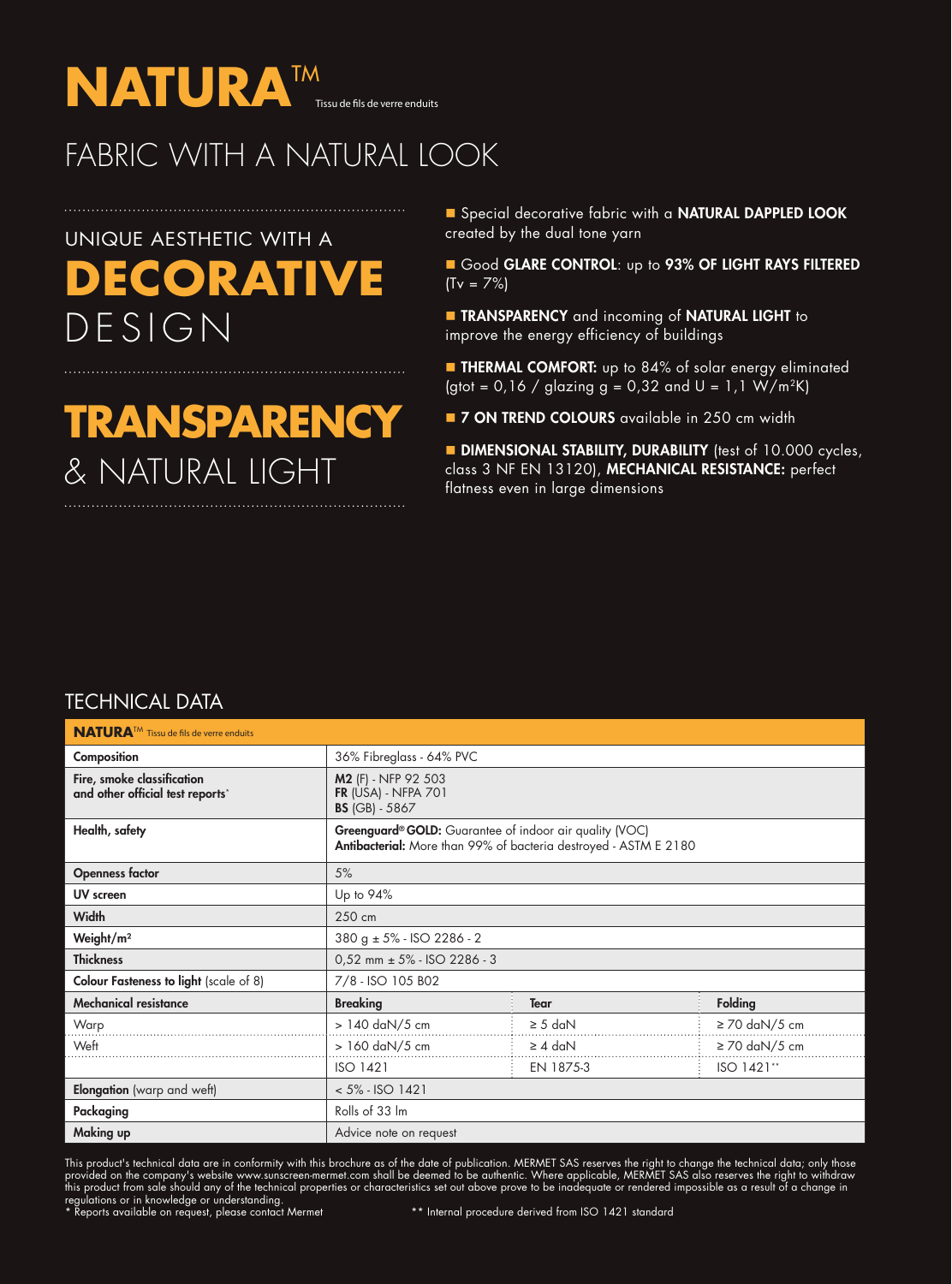

## SERVICE O

- Calculation of solar factor gtot (glazing + blind)
- Spectral values and thermal & optical factors available on request
- **n** Specification sheet
- A4 samples and prototypes
- **n** Training on fabrics functionality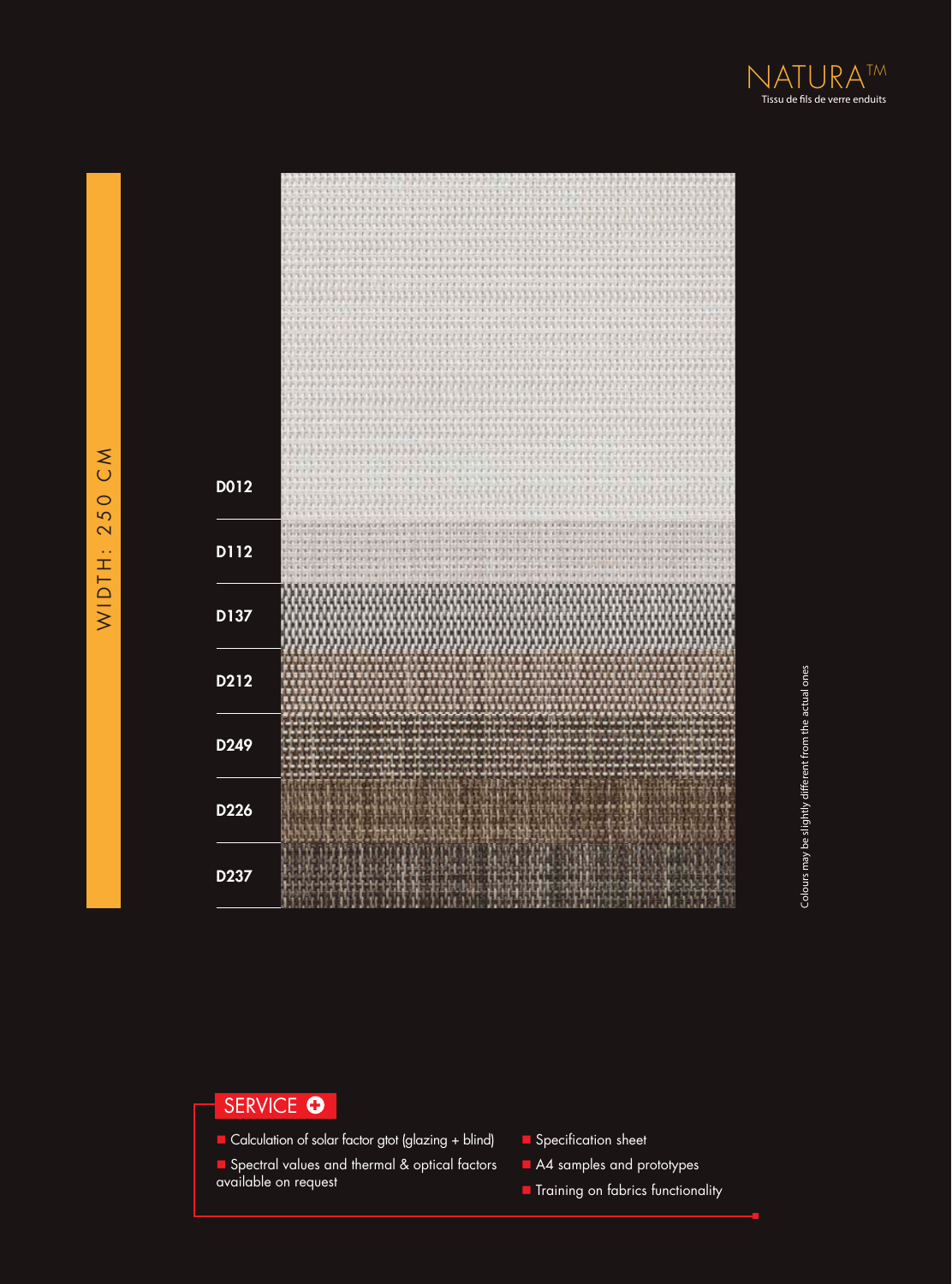



D249

### THERMAL AND OPTICAL FACTORS in the European standard EN 14501

| <b>NATURA™ - OF 5%</b><br>Tissu de fils de verre enduits | <b>Thermal factors</b> |           |                                        |                                  |                                      | <b>Optical factors</b> |
|----------------------------------------------------------|------------------------|-----------|----------------------------------------|----------------------------------|--------------------------------------|------------------------|
|                                                          | <b>Fabric</b>          |           | Fabric + Glazing / gtot internal blind |                                  |                                      |                        |
| <b>Colours</b>                                           | <b>Ts</b>              | <b>Rs</b> | As                                     | $C: gy = 0.59$                   | $D : gv = 0,32$                      | Tv                     |
| <b>D012</b> Parchment                                    | 16                     | 61        | 23                                     | $0.32$ <b><math>\odot</math></b> | $0,16$ <b><math>\odot</math></b>     | 13                     |
| D112 Sahara                                              | 14                     | 51        | 35                                     | $0.37$ O                         | $0.19$ <b><math>\odot</math></b>     | 11                     |
| <b>D137 River Rock</b>                                   | 9                      | 33        | 58                                     | $0.45$ $\bullet$                 | $0.25$ <b><math>\odot</math></b>     | 8                      |
| <b>D212</b> Tumbleweed                                   | 9                      | 27        | 64                                     | $0,47$ $\bullet$                 | $0,26$ <sup><math>\odot</math></sup> | 8                      |
| D249 Flagstone                                           | 9                      | 21        | 70                                     | $0,50$ O                         | $0.28$ <b><math>\odot</math></b>     | 8                      |
| D <sub>226</sub> Harvest                                 | 8                      | 14        | 78                                     | $0.53$ O                         | $0,29$ <b><math>\odot</math></b>     | 8                      |
| D237 Hazelnut                                            | ⇁                      | 13        | 80                                     | $0.53$ O                         | $0.29$ <b><math>\Theta</math></b>    |                        |

gv = 0,59: Solar factor of standard glazing (C), low-emission 4/16/4 double glazing filled with Argon (U value thermal transmittance = 1,2 W/m²K). gv = 0,32: Solar factor of standard glazing (D), reflecting low-emission 4/16/4 double glazing filled with Argon (U value thermal transmittance = 1,1 W/m²K). Comfort Classification according to EN 14501 standard: @very little effect @little effect @moderate effect @good effect @very good effect

Samples tested according to EN 14500 standard defining the measurements and calculation methods as specified in the standard EN 13363-2 "Solar protection devices combined with glazing calculation of solar and light transmittance - part 2: EN 13363-2 detailed method" and EN 410 "Glass in building - Determination of luminous and solar characteristics of glazing".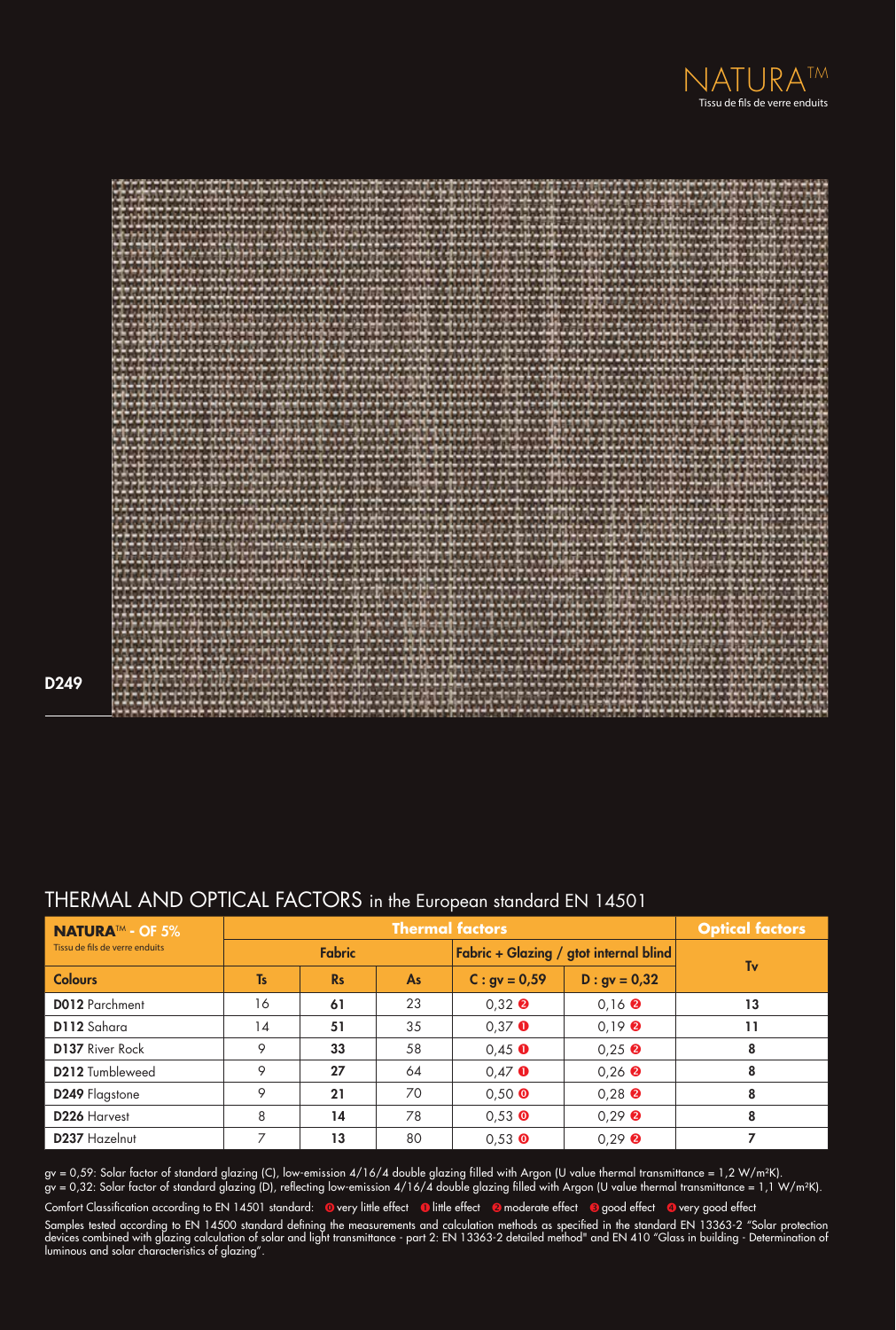



D249